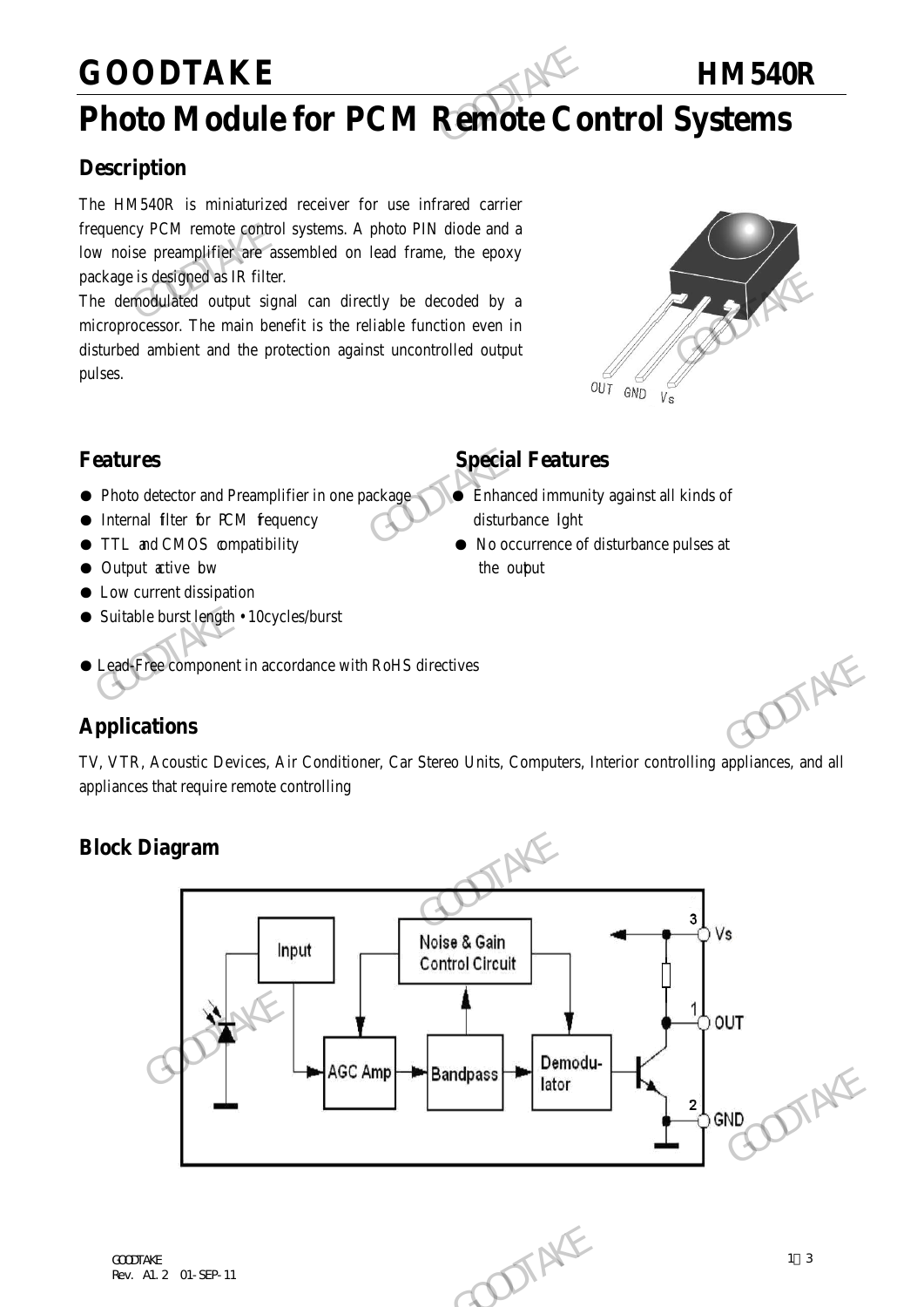## **GOODTAKE HM540R**

## **Application Circuit**



## **Absolute Maximum Ratings**



|                                    | $\mathbf{2}$                                        |                | GND          |               |
|------------------------------------|-----------------------------------------------------|----------------|--------------|---------------|
|                                    | *) recommended to suppress power supply disturbance |                |              |               |
| <b>Absolute Maximum Ratings</b>    |                                                     |                |              |               |
| Tamb = $25$ °C                     |                                                     |                |              |               |
| <b>Parameter</b>                   | <b>Test Conditions</b>                              | <b>Symbol</b>  | <b>Value</b> | Unit          |
| <b>Supply Voltage</b>              | (Pin 3)                                             | <b>Vs</b>      | 6.0          | V             |
| <b>Supply Current</b>              | (Pin 3)                                             | Is             | 5            | mA            |
| <b>Output Voltage</b>              | (Pin 1)                                             | Vo             | 6.0          | V             |
| <b>Output Current</b>              | (Pin 1)                                             | I <sub>O</sub> | 2.5          | mA            |
| <b>Storage Temperature Range</b>   |                                                     | <b>Tstg</b>    | $-30+105$    | $^{\circ}$ C  |
| <b>Operating Temperature Range</b> |                                                     | Tamb           | $-25+85$     | $\mathcal{C}$ |
| <b>Power Consumption</b>           | (Tamb $\leq$ 85 °C)                                 | ptot           | 50           | mW            |
| Soldering Temperature              | $t \leq 5s$ , 1 mm from case                        | Tsd            | 260          | $^{\circ}$ C  |

## **Basic Characteristics**

| <b>Storage Temperature Range</b>   |                                     | <b>Tstg</b>   |     | $-30+105$  |            | $\rm ^{\circ}C$   |
|------------------------------------|-------------------------------------|---------------|-----|------------|------------|-------------------|
| <b>Operating Temperature Range</b> |                                     | Tamb          |     | $-25+85$   |            | $\mathcal{C}$     |
| <b>Power Consumption</b>           | (Tamb $\leq$ 85 °C)                 | ptot          |     | 50         |            | $\rm mW$          |
| <b>Soldering Temperature</b>       | $t \leq 5s$ , 1 mm from case        | Tsd           |     | 260        |            | $^\circ\!{\rm C}$ |
| <b>Basic Characteristics</b>       |                                     |               |     |            |            |                   |
| Tamb = $25$ °C                     |                                     |               |     |            |            |                   |
| Parameter                          | <b>Test Conditions</b>              | <b>Symbol</b> | Min | <b>Typ</b> | <b>Max</b> | Unit              |
| Supply Current (Pin3)              | $Vs = 5V, Ev = 0$                   | <b>ISD</b>    | 0.7 | 1.1        | 2.0        | mA                |
| Supply Voltage (Pin3)              |                                     | <b>Vs</b>     | 2.7 |            | 5.5        | $\mathbf{V}$      |
| <b>Transmission Distance</b>       | IR diode HK205, $Ir = 400$ mA       | d             | 20  |            |            | m                 |
| Output Voltage High (Pin1)         | $V_s = 5V$                          | <b>VOSH</b>   | 4.5 |            |            | $\mathbf{V}$      |
| Output Voltage Low (Pin1)          | Cycle 1.2mS, 50% duty               | <b>VOSL</b>   |     |            | 250        | mV                |
| Level Output Pulse Width           | Burst Wave= 600µs,                  | TwH           | 400 |            | 800        | $\mu s$           |
| Level Output Pulse Width           | Cycle 1.2mS, 50% duty               | TWL           | 400 |            | 800        | $\mu s$           |
| Carrier frequency                  |                                     | ${\rm fo}$    |     | 40         |            | kHz               |
| Peak Wavelength                    |                                     | $\bullet$     |     | 940        |            | $\gamma$ mm       |
| Directivity                        | Angle of half transmission distance | $\bullet$ 1/2 |     | ±45        |            | deg               |